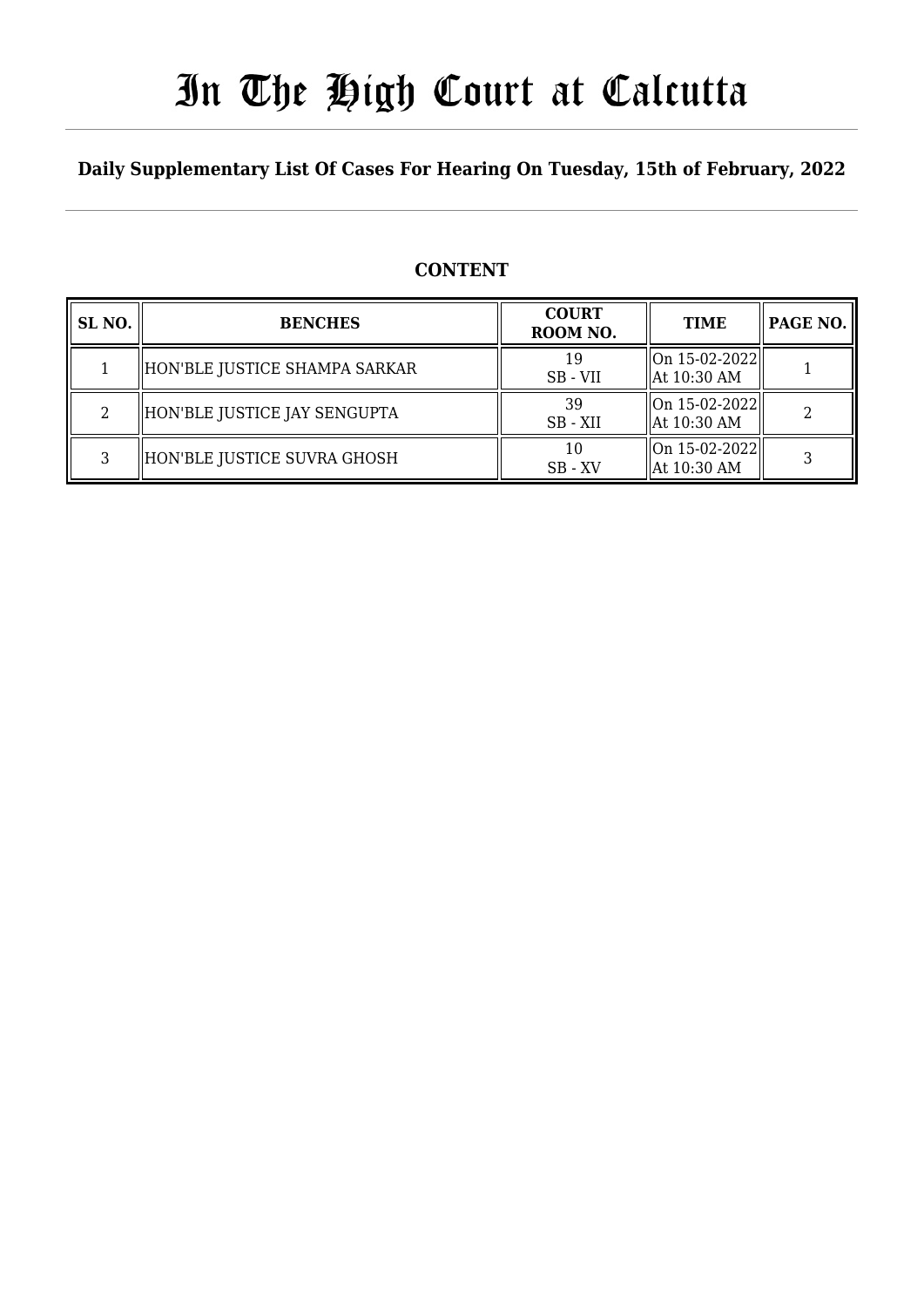

# Calcutta High Court **In The Circuit Bench at Port Blair Appellate Side**

**DAILY CAUSELIST For Tuesday The 15th February 2022**

**COURT NO. 19 SINGLE BENCH (SB - VII) AT 10:30 AM HON'BLE JUSTICE SHAMPA SARKAR (VIA VIDEO CONFERENCE)**

**FROM PRINCIPAL BENCH**

#### **MOTION**

1 WPA/5/2022 C.H.BABU RAO

VS THE PORT BLAIR MUNICIPAL COUNCIL PROHIT MOHAN LALL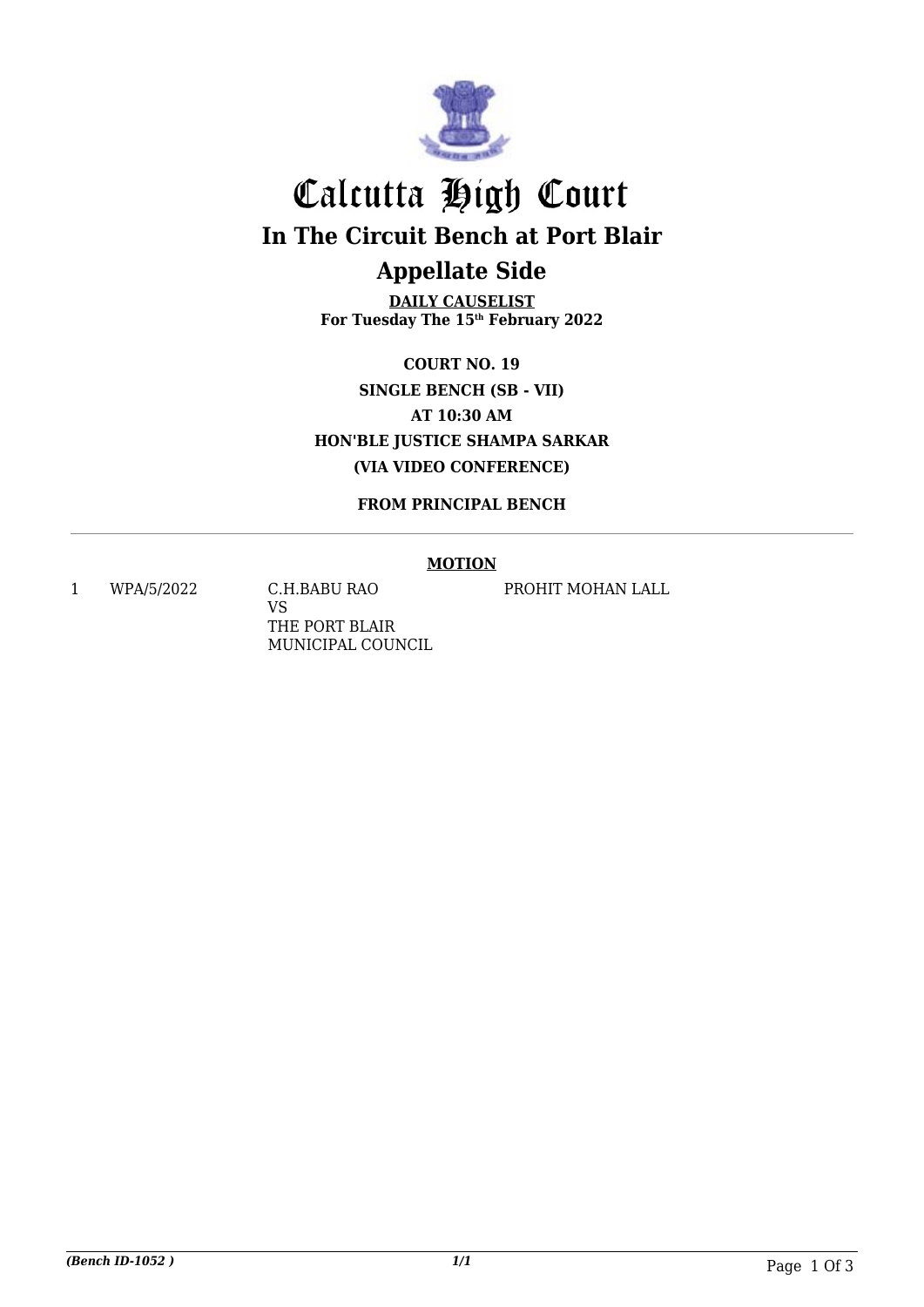

# Calcutta High Court **In The Circuit Bench at Port Blair Appellate Side**

**DAILY CAUSELIST For Tuesday The 15th February 2022**

**COURT NO. 39 SINGLE BENCH (SB - XII) AT 10:30 AM HON'BLE JUSTICE JAY SENGUPTA (VIA VIDEO CONFERENCE)**

**FROM PRINCIPAL BENCH**

#### **FOR ORDERS**

1 CRR/4/2022 [Scanned Copy] PRADEEP RAM VS THE STATE (U.T. OF ANDAMAN AND NICOBAR ISLANDS AND ANR.)

ALISHAM VENKATESH